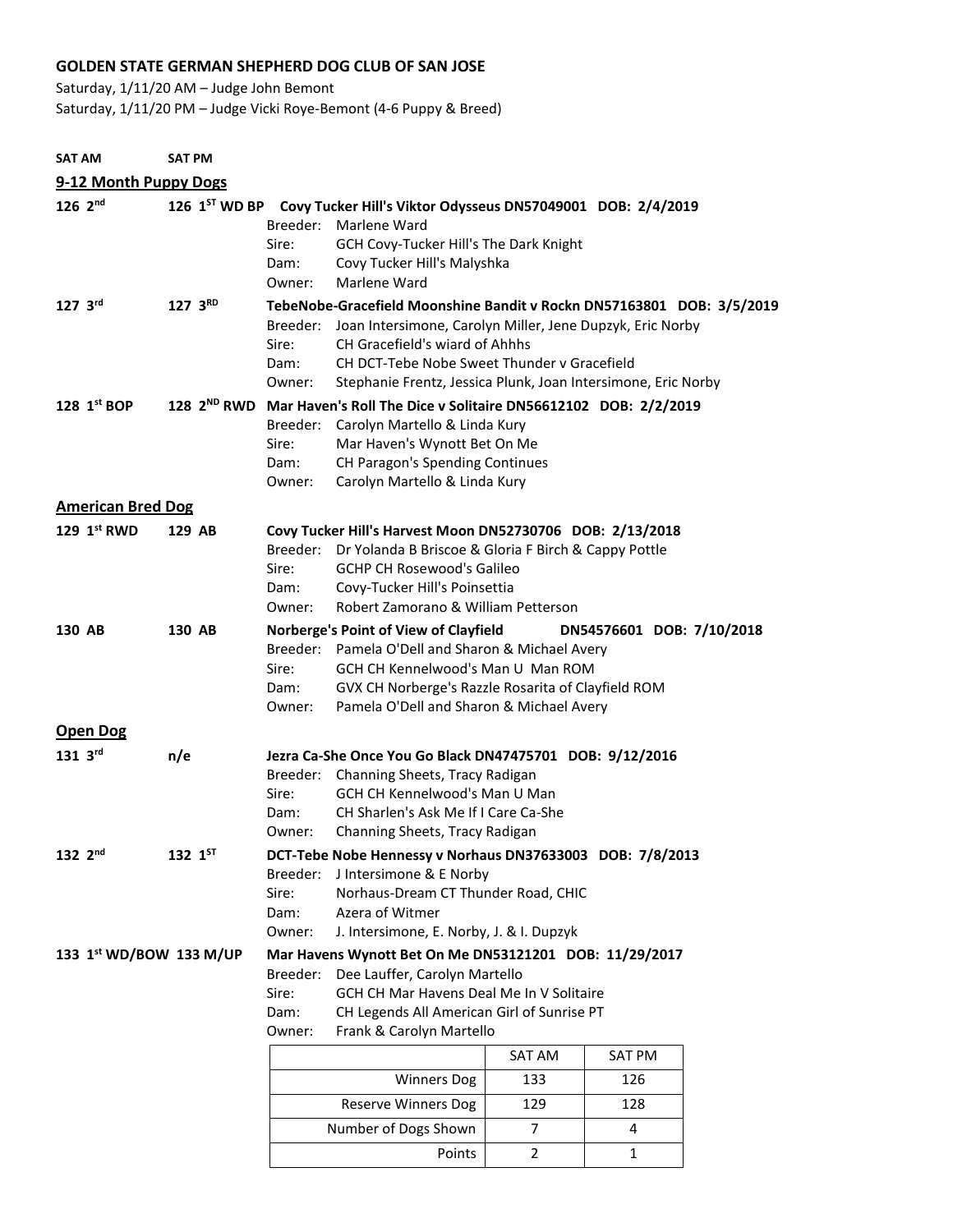| 9-12 Month Puppy Bitches       |                     |                                     |                                                                                                                                                                                                                                                                                                                |
|--------------------------------|---------------------|-------------------------------------|----------------------------------------------------------------------------------------------------------------------------------------------------------------------------------------------------------------------------------------------------------------------------------------------------------------|
| 134 1st RWB BP n/e             |                     | Sire:<br>Dam:<br>Owner:             | Covy-Tucker Hill Claire De Lune DN59292601 DOB: 1/22/2019<br>Breeder: Gloria F. Birch, Cappy Pottle & Yolanda Briscoe<br><b>GCHP CH Rosewood's Galileo</b><br>Covy-Tucker Hill's Julieta<br>Maryanne Cox & Gloria Birch                                                                                        |
| $135 \, 2^{nd}$                |                     | Breeder:<br>Sire:<br>Dam:<br>Owner: | 135 1 <sup>ST</sup> RWB BOP TebeNobe-Gracefield Moonshine Baby v Rockn DN57163802 DOB: 3/5/2019<br>Joan Intersimone, Carolyn Miller, Jene Dupzyk, Eric Norby<br>CH Gracefield's wiard of Ahhhs<br>CH DCT-Tebe Nobe Sweet Thunder y Gracefield<br>Stephanie Frentz, Jessica Plunk, Joan Intersimone, Eric Norby |
| 12-18 Month Bitch              |                     |                                     |                                                                                                                                                                                                                                                                                                                |
| 136 1st                        | 136 $1^{st}$        | Sire:<br>Dam:<br>Owner:             | Mar Haven's Ciarra Breeze DN56327004 DOB: 11/16/2018<br>Breeder: Carolyn Martello & Linda Kury & Amy Riley<br>CH Paragon's Spend Away<br><b>GCH CH Mar Haven's Ciarra v Sharlen</b><br>Samuel & Stacy Hayano                                                                                                   |
| <b>Bred-By Exhibitor Bitch</b> |                     |                                     |                                                                                                                                                                                                                                                                                                                |
| 137 $1^{st}$                   | n/e                 | Sire:<br>Dam:<br>Owner:             | Sharlen's Take a Fancy DN49804501 DOB: 4/10/2017<br>Breeder: Sharon Allbright & Amy Riley<br><b>GCHS CH Rosewood's Midas Touch of Kansten</b><br>CH Sharlen's Fancy That<br>Sharon Allbright, Amy Riley                                                                                                        |
| <b>American Bred Bitch</b>     |                     |                                     |                                                                                                                                                                                                                                                                                                                |
| $138 \, 2^{nd}$                | 138 $1^{st}$        | Sire: l<br>Dam:<br>Owner:           | Cherpa-Coastline Odds Against DN48359204 DOB: 10/21/2016<br>Breeder: Pat & Celeste Draper & Jacque & Tom Philippbar<br>GCH CH Cherpa's EXXON of Lealynn ROM<br>CH Coastline I Love Lucy ROM<br>Pat & Celeste Draper                                                                                            |
| 139 AB                         | 139 AB              | Sire:<br>Dam:<br>Owner:             | Asgard's Go For the Gold DN51180407 DOB: 8/30/2017<br>Breeder: Evan & Tedi Ginsburg<br>GCH CH Exxon of Lealynn<br>Asgard's What a Way to Go<br>Evan & Tedi Ginsburg                                                                                                                                            |
| 140 $1^{st}$                   | 140 4TH             | Breeder:<br>Sire:<br>Dam:<br>Owner: | Jomar's Xtra Special V Cherpa DN54997302 DOB: 9/3/2018<br><b>Bonnie Calloway</b><br>GCH CH Cherpa's Exxon of Lealynn<br>CH Big Sky Windvane's Romance Of Jomar<br>Samuel Israel                                                                                                                                |
| 141 4th                        | $141 \, 3^{RD}$     | Sire:<br>Dam:<br>Owner:             | Rockn Head Over Boots DN54257006 DOB: 3/21/2018<br>Breeder: Stephanie Frentz, Jessica Frentz - Plunk<br>GCH CH Winter Hawk's Barking At Rohan PT CGC<br>DCT-Tebe Nobe Devil or Angel?<br>Stephanie Frentz, Jessica Frentz-Plunk                                                                                |
| $142 \, 3^{rd}$                | 142 2 <sup>ND</sup> | Breeder:<br>Sire:<br>Dam:<br>Owner: | Gracefield-Encore Tiger's Eye DN54913101 DOB: 7/16/2018<br>Cari Miller & Linda Battistoni<br>CH Encore-Cantar San Antonio, TX<br>Gracefield's Emerald City<br>Linda Battistoni                                                                                                                                 |
| <b>Open Bitch</b>              |                     |                                     |                                                                                                                                                                                                                                                                                                                |
| 143 1 <sup>st</sup> WB         |                     | Sire:<br>Dam:<br>Owner:             | 143 1 <sup>ST</sup> WB/BOW Cherpa T-Ho's Here's Looking At You DN48502202 DOB: 2/5/2017<br>Breeder: Pat & Celeste Draper & Mike Sherman<br>GCH CH Cherpa's EXXON of Lealynn ROM<br>GCH Love is in the air of Sugarcrk Edan ROM<br>Pat & Celeste Draper                                                         |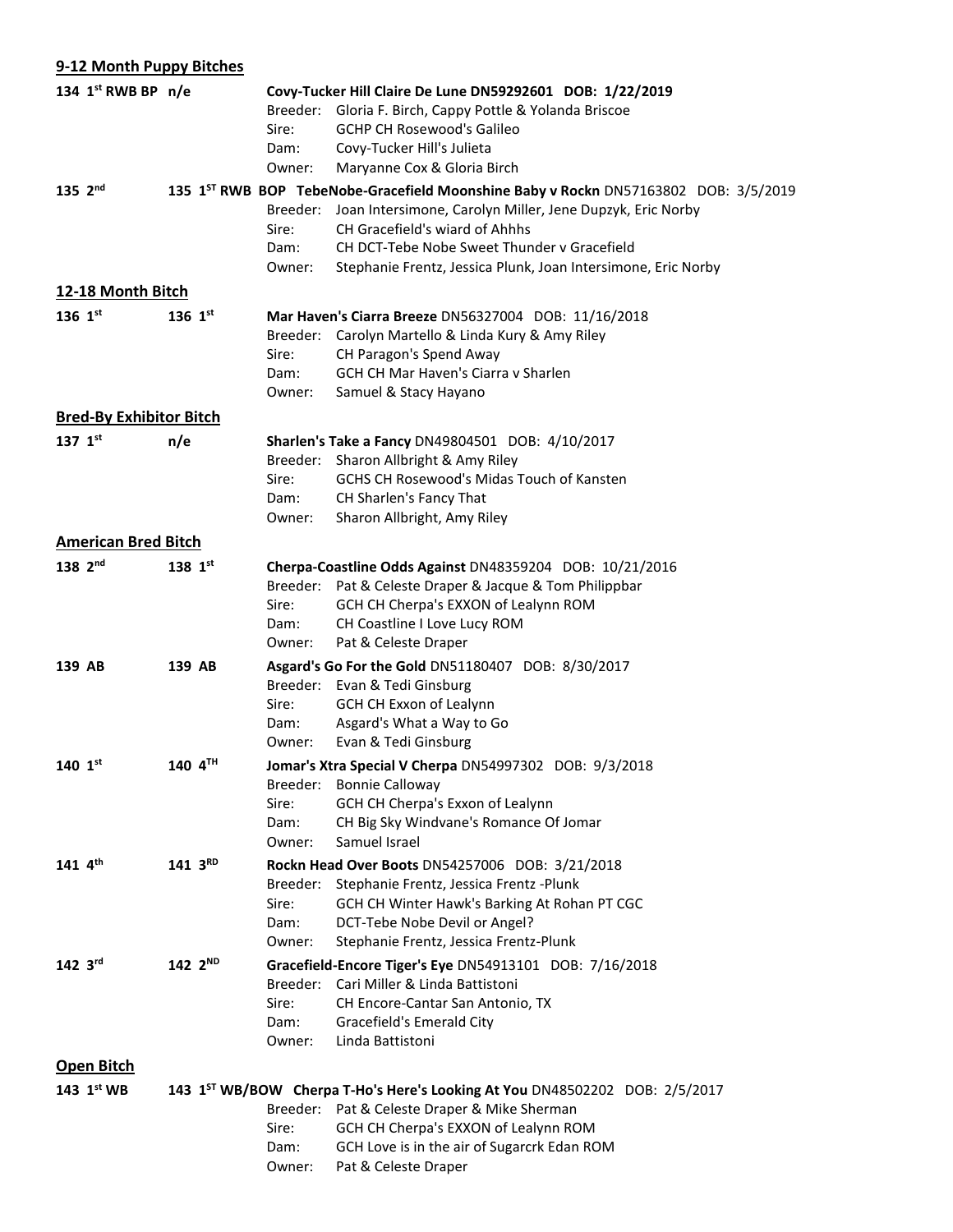| 144 AB          |  | 144 AB       | Woodside's London Bridge DN54026602 DOB: 10/19/2017 |                                                          |
|-----------------|--|--------------|-----------------------------------------------------|----------------------------------------------------------|
|                 |  |              | Breeder:                                            | Sandy Anderson                                           |
|                 |  |              | Sire:                                               | CH Woodside's Maxamillion                                |
|                 |  |              | Dam:                                                | CH Woodside's Fergie                                     |
|                 |  |              | Owner:                                              | Naomi Ebertin & Sandy Anderson                           |
| $145 \, 2^{nd}$ |  | 145 $2^{ND}$ |                                                     | Jezra's T-Ho Wynott I Got This DN50059710 DOB: 5/28/2017 |
|                 |  |              |                                                     | Breeder: Tami Howard, Tracy Radigan, Channing Sheets     |
|                 |  |              | Sire:                                               | <b>GCH CH Kennelwood's Man U Man</b>                     |
|                 |  |              | Dam:                                                | CH Sharlen's Ask Me If I Care Ca-She                     |
|                 |  |              | Owner:                                              | Dee Lauffer                                              |
|                 |  |              |                                                     |                                                          |
|                 |  |              |                                                     |                                                          |

|                       | SAT AM | SAT PM |
|-----------------------|--------|--------|
| Winners Bitch         | 143    | 143    |
| Reserve Winners Bitch | 134    | 135    |
| Number of Dogs Shown  | 10     |        |
| Points                |        |        |

## **Best of Breed**

| <b>146 SEL</b> | <b>146 SEL</b> | Sire:<br>Dam:<br>Owner: | CH Cherpa's Dos Equis (Dog) DN44753601 DOB: 12/31/2015<br>Breeder: Pat & Celeste Draper & Mary Ann Imhoff<br>GCH CH Cherpa's EXXON of Lealynn ROM<br>CH Cherpa's Camera Ready of Merivern ROM<br>Dave Lasler & Pat & Celeste Draper                                     |
|----------------|----------------|-------------------------|-------------------------------------------------------------------------------------------------------------------------------------------------------------------------------------------------------------------------------------------------------------------------|
| 147 BOB        | 147 BOB        | Sire:<br>Dam:<br>Owner: | CH Covy-Tucker Hill's Compass (Dog) DN46462501 DOB: 5/10/2016<br>Breeder: Dr Yolanda B Briscoe & Gloria F Birch & Cappy Pottle<br>CH Woodside's Mind C raft<br>Covy-Tucker Hill's Poinsettia<br>Dean Patterson & Cortnie Marie Partner                                  |
| 148 AB         | 148 AB         | Sire:<br>Dam:<br>Owner: | CH Cherpa's Cheers v Winsome (Bitch) DN48502201 DOB: 2/5/2017<br>Breeder: Pat & Celeste Draper & Mike Sherman<br>GCH CH Cherpa's EXXON of Lealynn ROM<br>GCH Love is in the air of Sugarcrk Edan ROM<br>Pat & Celeste Draper & Mike Sherman                             |
| <b>149 SEL</b> | n/e            | Sire:<br>Dam:<br>Owner: | CH Sharlen's Kiss My Brass (Bitch) DN50059712 DOB: 5/28/2017<br>Breeder: Tami Howard, Tracy Radigan, Channing Sheets<br>GCH CH Kennelwood's Man U Man<br>CH Sharlen's Ask Me If I Care Ca-She<br>Amy and Darryl Roderick                                                |
| <b>150 BOS</b> | n/e            | Sire:<br>Dam:<br>Owner: | CH Covy Tucker Hill's Dancing In The Moonlight (Bitch) DN52730701 DOB: 2/13/2018<br>Breeder: Dr Yolanda B Briscoe & Gloria F Birch & Cappy Pottle<br><b>GCHP CH Rosewood's Galileo</b><br>Covy-Tucker Hill's Poinsettia<br>Gloria F Birch & Dr Yolanda B Briscoe        |
| 151 AB         | 151 BOS        | Sire:<br>Dam:<br>Owner: | GCH CH Norberge's Leona Of Clayfield (Bitch) DN52650901 DOB: 12/17/2017<br>Breeder: Pamela O'Dell, Sharon Avery, Michael Avery, Art Sinclair<br><b>GCHP CH Rosewood's Galileo CGC</b><br>CH Norberge's Razzle Rosarita of Clayfield<br>Janis Calkins, William Petterson |
| 152            | <b>152 SEL</b> | Sire:<br>Dam:<br>Owner: | CH Tebe Nobe Allie v Dream Come True-Norhaus (Bitch) DN52932102 DOB: 7/11/2017<br>Breeder: J. Intersimone, E. Norby, J. & I. Dupzyk<br>CH Dream CT-Tebe Nobe Days of Thunder<br>Norhaus-DCT Floating On Air Tebe Nobe<br>J Plunk, J Intersimone, I Dupzyk, E Norby      |